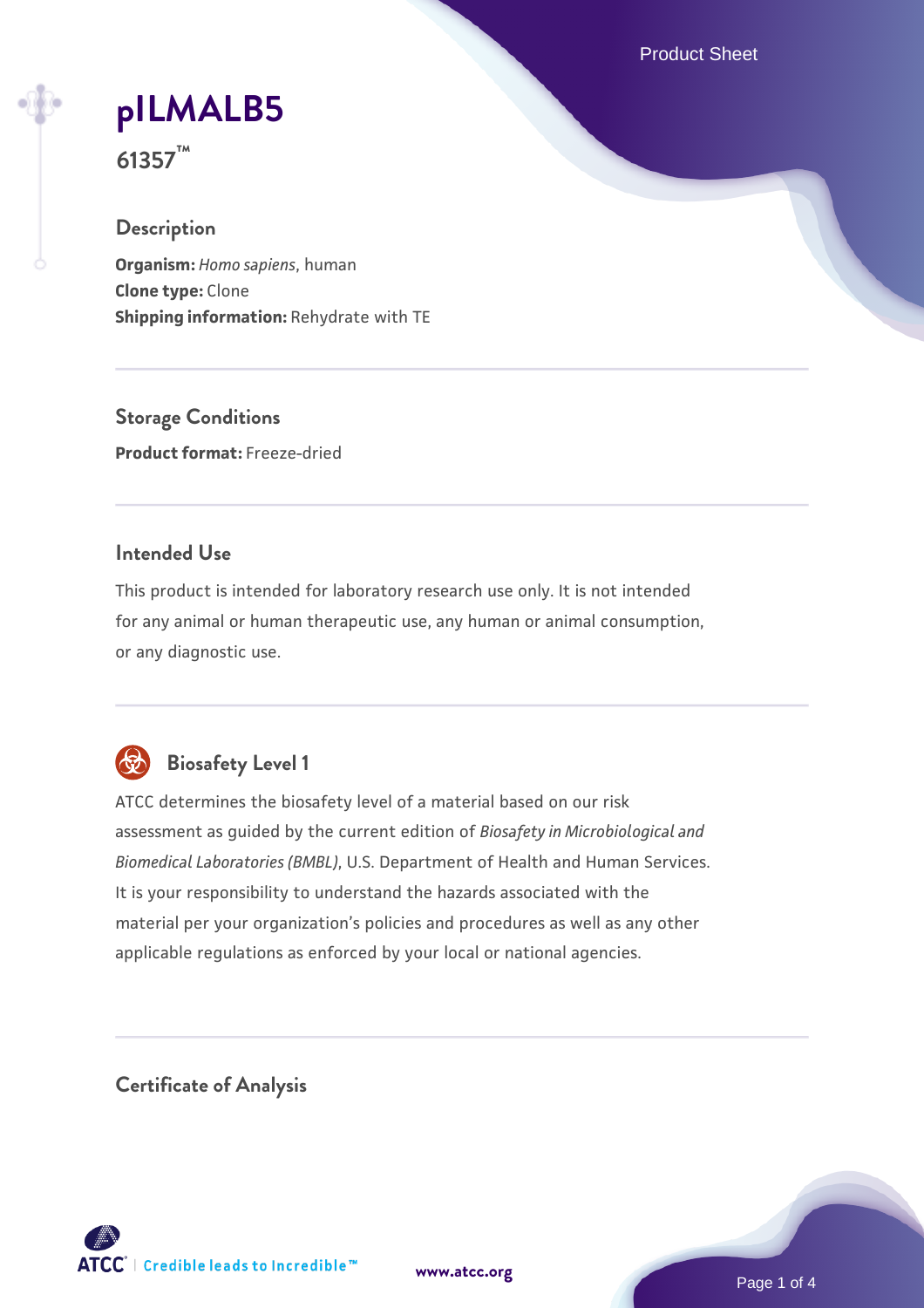#### **[pILMALB5](https://www.atcc.org/products/61357)** Product Sheet **61357**

For batch-specific test results, refer to the applicable certificate of analysis that can be found at www.atcc.org.

#### **Insert Information**

**Insert size (kb):** 2 **Type of DNA:** cDNA **Gene product:** albumin [ALB] **Alleles:** E1, C1, C2, D1, F1, F2, A1, D2, E2, A2

**Vector Information**

**Construct size (kb):** 4.699999809265137

## **Material Citation**

If use of this material results in a scientific publication, please cite the material in the following manner: pILMALB5 (ATCC 61357)

## **References**

References and other information relating to this material are available at www.atcc.org.

#### **Warranty**

The product is provided 'AS IS' and the viability of ATCC® products is warranted for 30 days from the date of shipment, provided that the customer has stored and handled the product according to the information included on the product information sheet, website, and Certificate of

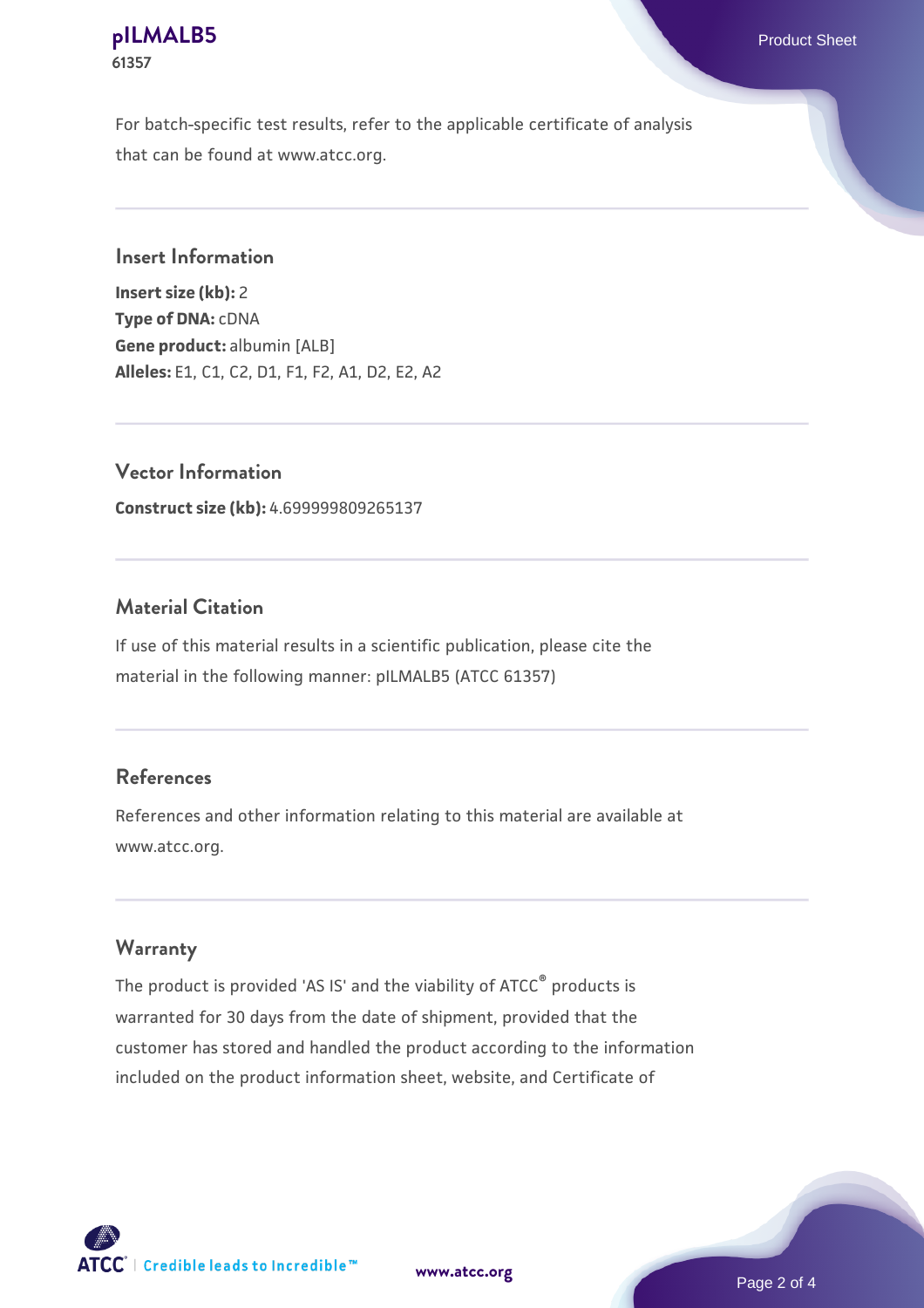Analysis. For living cultures, ATCC lists the media formulation and reagents that have been found to be effective for the product. While other unspecified media and reagents may also produce satisfactory results, a change in the ATCC and/or depositor-recommended protocols may affect the recovery, growth, and/or function of the product. If an alternative medium formulation or reagent is used, the ATCC warranty for viability is no longer valid. Except as expressly set forth herein, no other warranties of any kind are provided, express or implied, including, but not limited to, any implied warranties of merchantability, fitness for a particular purpose, manufacture according to cGMP standards, typicality, safety, accuracy, and/or noninfringement.

## **Disclaimers**

This product is intended for laboratory research use only. It is not intended for any animal or human therapeutic use, any human or animal consumption, or any diagnostic use. Any proposed commercial use is prohibited without a license from ATCC.

While ATCC uses reasonable efforts to include accurate and up-to-date information on this product sheet, ATCC makes no warranties or representations as to its accuracy. Citations from scientific literature and patents are provided for informational purposes only. ATCC does not warrant that such information has been confirmed to be accurate or complete and the customer bears the sole responsibility of confirming the accuracy and completeness of any such information.

This product is sent on the condition that the customer is responsible for and assumes all risk and responsibility in connection with the receipt, handling, storage, disposal, and use of the ATCC product including without limitation taking all appropriate safety and handling precautions to minimize health or environmental risk. As a condition of receiving the material, the customer agrees that any activity undertaken with the ATCC product and any progeny or modifications will be conducted in compliance with all applicable laws, regulations, and guidelines. This product is provided 'AS IS' with no

**[www.atcc.org](http://www.atcc.org)**